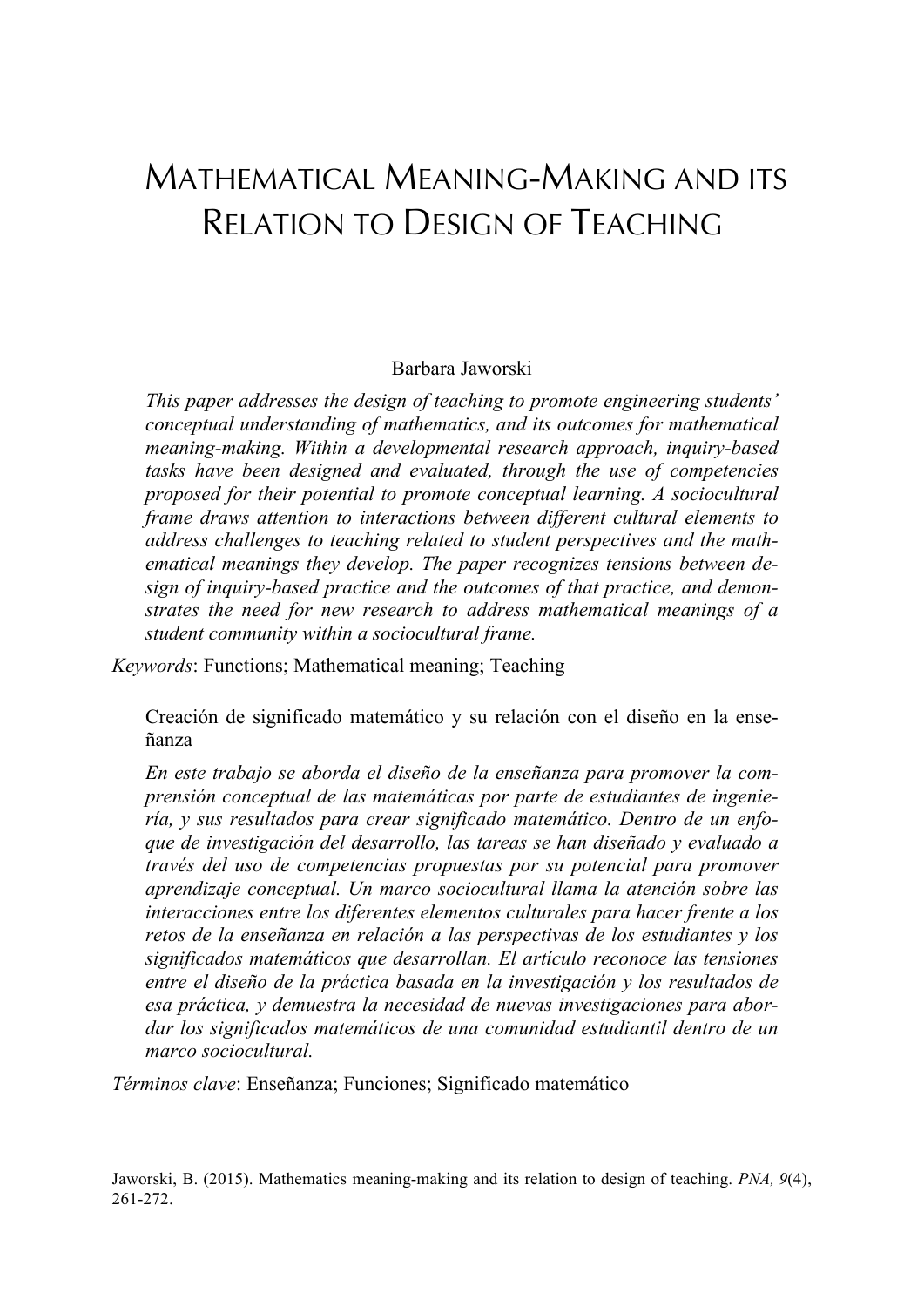In this paper I focus on the Engineering Students Understanding Mathematics (ESUM) project (Jaworski & Matthews, 2011) in which an innovation in the teaching of a basic mathematics module to first year engineering students ( $n = 48$ ) was studied. The ESUM innovation involved design of teaching using inquiry-based tasks and small group activity within a GeoGebra environment. The goal of teaching development was to promote students' conceptual understanding of mathematics rather than understanding that is instrumental or procedural (Hiebert, 1986; Skemp, 1976). The etymology of understanding (under-standing), as for example in comparison with the French word *comprendre* (taking together), is of interest. We have been challenged to declare what we mean by understanding or indeed by conceptual understanding and how we expect to recognize it. One finding from ESUM was the difficulty of discerning students' conceptual understanding, which we have expressed in terms of students' mathematical meaning making. We want to go beyond superficial indicators (like test or exam results) to find ways of revealing students' mathematical meanings. The focus of this paper is how to address this challenge. I consider a (draft) report from the Société Européenne pour la Formation des Ingénieurs (SEFI) Mathematics Working Group (2012) which recommends a competence approach (Niss, 2003). More precisely, this paper investigates the following research questions:

- ♦ When a (developmental research) project seeks to enhance students' meaning making of mathematics, how can we gain insights to students' mathematical meanings?
- ♦ How can we characterize mathematical meaning making in ways which aid its creation? (In what ways can the SEFI/Niss competence framework aid characterization?)

To address these questions, I draw on findings from ESUM, using the SEFI framework to interrogate the design of inquiry-based tasks or questions, taking, as an example, the topic of functions, which was a central topic in the mathematics module.

A literature search on innovative modes of teaching (in HE STEM-related sub $jects<sup>1</sup>$ ) showed that the use of inquiry-based approaches is often conceptualized within a constructivist theoretical frame (Abdulwahed, Jaworski, & Crawford, 2012). As such, learning is considered from individual cognitive perspectives, possibly with a social dimension (e.g., Ernest, 1991). In ESUM, research findings have pointed to tensions and contradictions between the design of teaching and students' perspectives on learning and teaching (Jaworski, Robinson, Matthews, & Croft, 2012). This has required us to deal with complexity within differing cultures and within institutional constraints, for which a sociocultural theoretical frame makes more sense than a frame of individual cognition. Thus, we see mathematics knowledge growing in social set-

<sup>&</sup>lt;sup>1</sup> STEM (Science, Technology, Engineering and Mathematics). The ESUM project was funded through the Higher Education (HE) STEM programme by the Royal Academy of Engineering. Two case studies from the project can be found at http://www.hestem.ac.uk/resources/case-studies.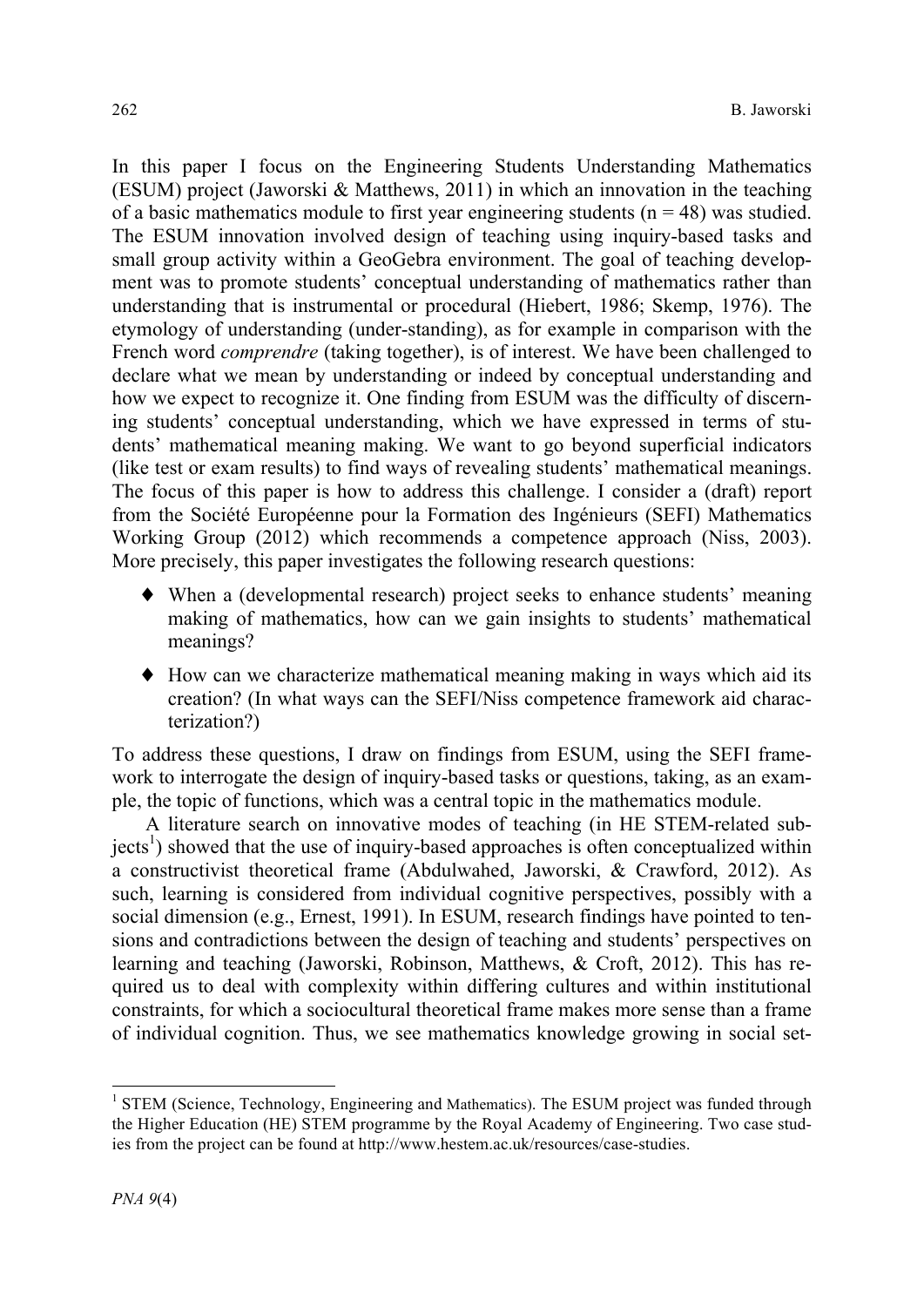tings through mediational processes and the use of tools such as inquiry-based tasks and approaches to teaching (Schmittau, 2003; Wertsch, 1991).

### A DEVELOPMENTAL AND INQUIRY-BASED APPROACH

The ESUM study employed a developmental methodology, incorporating an inquirybased approach, in which research both studied developmental practice and contributed to development (Jaworski, 2003). A team of three teacher-researchers (insiders) designed and taught the module, with continuous reflection and review leading to modifications during practice and new insights for the next year of teaching. A research assistant (outsider) collected data and analyzed data together with the teaching team. Analyses informed future teaching.

The developmental methodology involving nested layers of inquiry ( *A* , *B* & *C* with  $A \subseteq B \subseteq C$ ) with students' learning of mathematics at the center: Inquiry in mathematics ( *A* ) involves students in learning and understanding mathematics through inquiry. Inquiry in developing mathematics teaching ( *B* ), involves questioning teaching approaches and the design of teaching, to understand the basis of teaching decisions and ways of improving teaching for better learning outcomes. Inquiry in layer *C* inspects the other two levels to gain insights to the developmental processes in both layers, and their outcomes (Jaworski, 2006). When inquiry practices are instituted or promoted within a group, an outcome can be the formation of an inquiry community, which can be seen to have all the hallmarks of a community of practice, as designated by Wenger (1998), except in one major respect. In Wenger's terms, those involved in the community can be seen to have joint engagement, enterprise and repertoire; and their identities can be conceptualized as encompassing the use of imagination in charting personal trajectories of engagement, and alignment with the norms and expectations within the practice (Wenger, 1998). While it is impossible to be a part of a community of practice without aligning with its norms and expectations, one does not have to align uncritically. Uncritical alignment can result in perpetuation of practices which do not achieve the goals of practitioners—for example, alignment with certain forms of teaching practice, within a community of mathematics teaching, can result in student learning outcomes which are instrumental or procedural in nature, lacking conceptual depth (Hiebert, 1986; Skemp, 1976). So, alignment needs to be critical—critical alignment— in which (established) practices are subject to critical questioning by the practitioners who engage with them (Jaworski, 2006). In learning mathematics, with inquiry in the three layers *A*, *B* and *C* critical alignment involves asking why? Why do we do things in certain ways: why this formula, why this procedure, why these relationships? Inquiry-based tasks and questions are designed to get student to address these whys.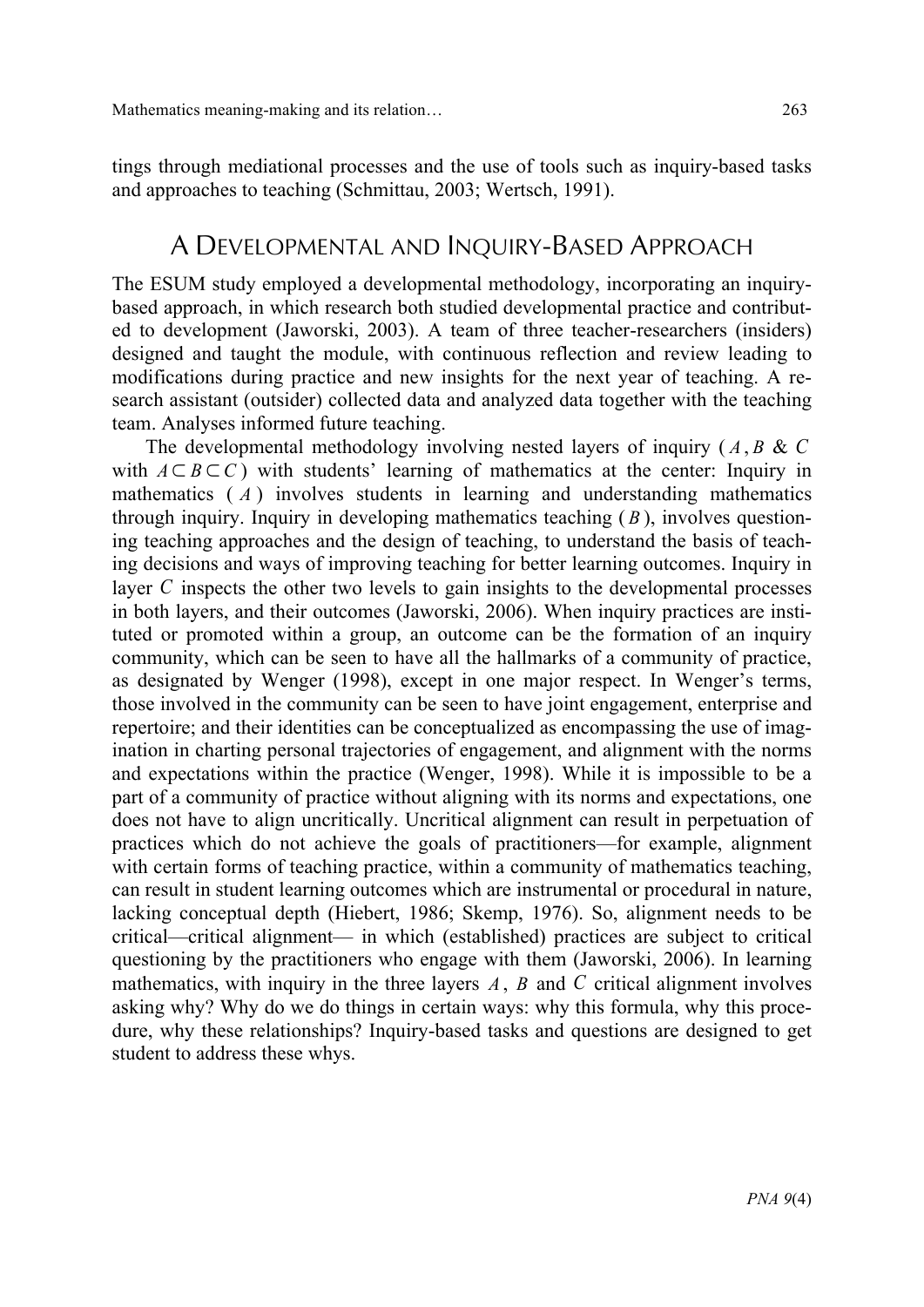# LEVELS OF COMPETENCY IN MATHEMATICS AND IN TEACHING

I turn now to competence and competency and their relation to the design and use of inquiry-based questions and tasks to address the given research questions and the ESUM main goal regarding conceptual understanding. Niss (2003) writes "Possessing mathematical competence means having knowledge of, understanding, doing and using mathematics and having a well-founded opinion about it, in a variety of situations and contexts where mathematics plays or can play a role" (p. 183).

A mathematical competency is a distinct major constituent in mathematical competence: Eight competencies have been identified in two groups (SEFI, 2012).

*The ability to ask and answer questions in and with mathematics*. (1) Thinking mathematically, (2) reasoning mathematically, (3) posing and solving mathematical problems, and (4) modelling mathematically.

*The ability to deal with mathematical language and tools.* (5) Representing mathematical entities, (6) handling mathematical symbols and formalism, (7) communicating in, with and about mathematics, and  $(8)$  making use of aids and tools.

These competencies seems to have synergy with inquiry-based learning and what we aimed for in the ESUM project, and they offer starting points for the design of tasks and evaluation of learning outcomes. Space here precludes a detailed account of each competency. I will rather clarify their meaning through application to task design. The authors emphasize three dimensions for specifying and measuring progress in learning with respect to competency: (a) degree of coverage: The extent to which the person masters the characteristic aspects of a competency; (b) radius of action: The contexts and situations in which a person can activate a competency; and (c) technical level: How conceptually and technically advanced the entities and tools are with which the person can activate the competence. How to address these dimensions is an issue to consider.

# TASK DESIGN AND ANALYSIS

When students emerge from schools and their A level<sup>2</sup> courses, we know that their mathematical learning has often been of an instrumental nature (e.g., Artigue, Batanero, & Kent, 2007; Hernández-Martínez, Williams, Black, Pampala, & Wake, 2011). Thus, as part of the school culture, they know how to, for example, apply rules of differentiation and integration, but have little conceptual understanding of the nature of functions or of limiting processes. In both of these areas research has pointed to conceptual difficulties that students experience (e.g., Cornu, 1991; Even & Tirosh, 1995). So, the demands of design within the university course are to create tasks which en-

<sup>&</sup>lt;sup>2</sup> A level course means courses preparing students for Advanced Level General Certificate of Education, a public examination qualifying students for study in Higher Education. These are high stakes examinations and schools are measured by their examination successes.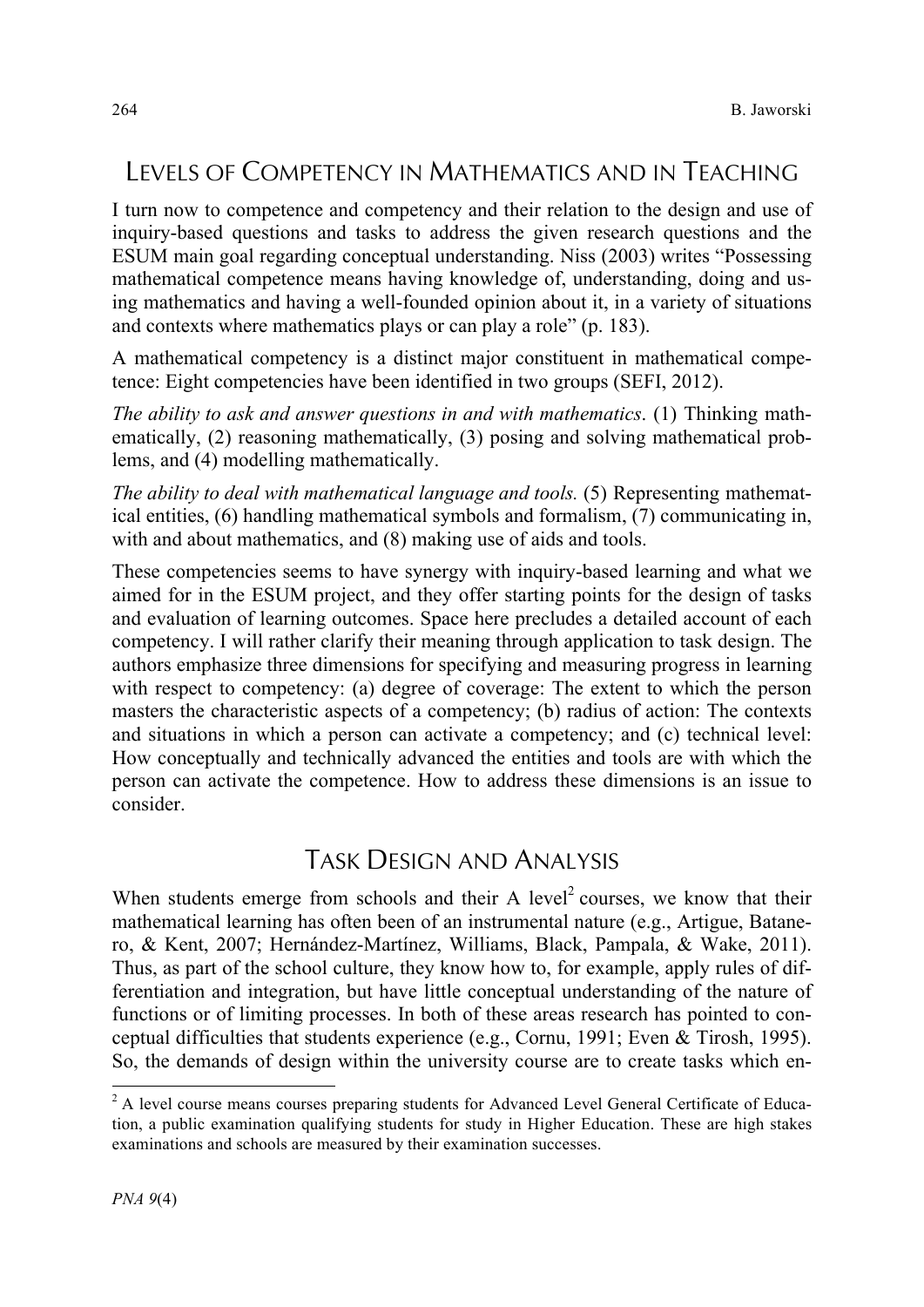Mathematics meaning-making and its relation… 265

gage students with mathematics, some of which is already familiar to them, in ways which take them beyond school practices and into a university culture in which it is hard to progress without deeper understandings.

The following two tasks (see Table 1) were designed for these purposes. The first was used in a lecture at the beginning of our work on functions. In the second, the first part (a) was used in a lecture and the other parts (d-e) in a tutorial where students sat in groups of three or four each with a computer and access to GeoGebra software. In accord with design goals, and associated expectations of students' engagement, I have analyzed the tasks in terms of the eight mathematical competencies previously mentioned.

#### **Analysis of Task 1 Using the Competencies**

Task 1 (Table 1) was intended to open up discussion of functions. The lecturer offered the task and waited for students to write down two functions, meanwhile, walking round the lecture theatre and looking expectantly at students (and smiling, with eye contact) to encourage their engagement with the task.

Table 1

*Two Tasks from ESUM, with Associated Competencies*

|                |    | Task                                                                                                                                                                                                               | Competencies              |
|----------------|----|--------------------------------------------------------------------------------------------------------------------------------------------------------------------------------------------------------------------|---------------------------|
| $\mathbf{1}$   |    | Think about what we mean by a function and write down two<br>examples. Try to make them different examples.                                                                                                        | 1, 2,<br>5, 6, 7          |
| $\overline{2}$ |    | In the topic area of real valued functions of one variable. Consider<br>the function $f(x) = x^2 + 2x$ (x is real).                                                                                                |                           |
|                | a) | Give an equation of a line that intersects the graph of this function.                                                                                                                                             | 1, 2, 3,                  |
|                |    | (i) Twice (ii) Once (iii) Never (Adapted from Pilzer, Robinson,<br>Lomen, Flath, Hughes Hallet, Lahme, et al., 2003, p. 7)                                                                                         | 5, 6, 7                   |
|                | b) | If we have the function $f(x) = ax^2 + bx + c$ . What can you say about<br>lines which intersect this function twice?                                                                                              | 1, 2,<br>7(, 8)           |
|                | c) | Write down equations for three straight lines and draw them in<br>GeoGebra.                                                                                                                                        | 1, 2,<br>5, 6, 7, 8       |
|                | d) | Find a (quadratic) function such that the graph of the function cuts<br>one of your lines <i>twice</i> , one of them <i>only once</i> , and the third <i>not at</i><br><i>all</i> and show the result in GeoGebra. | 1, 2, 3,                  |
|                |    |                                                                                                                                                                                                                    | 7,8                       |
|                | e) | Repeat for three different lines (what does it mean to be different?).                                                                                                                                             | 1, 2, 3, 5, 6, 7<br>(, 8) |
|                |    |                                                                                                                                                                                                                    |                           |

The task is open in nature. Students could write down any example they could think of. Since most students had studied A level mathematics, they had certainly encountered the term function and used functions. So for most students the task was accessi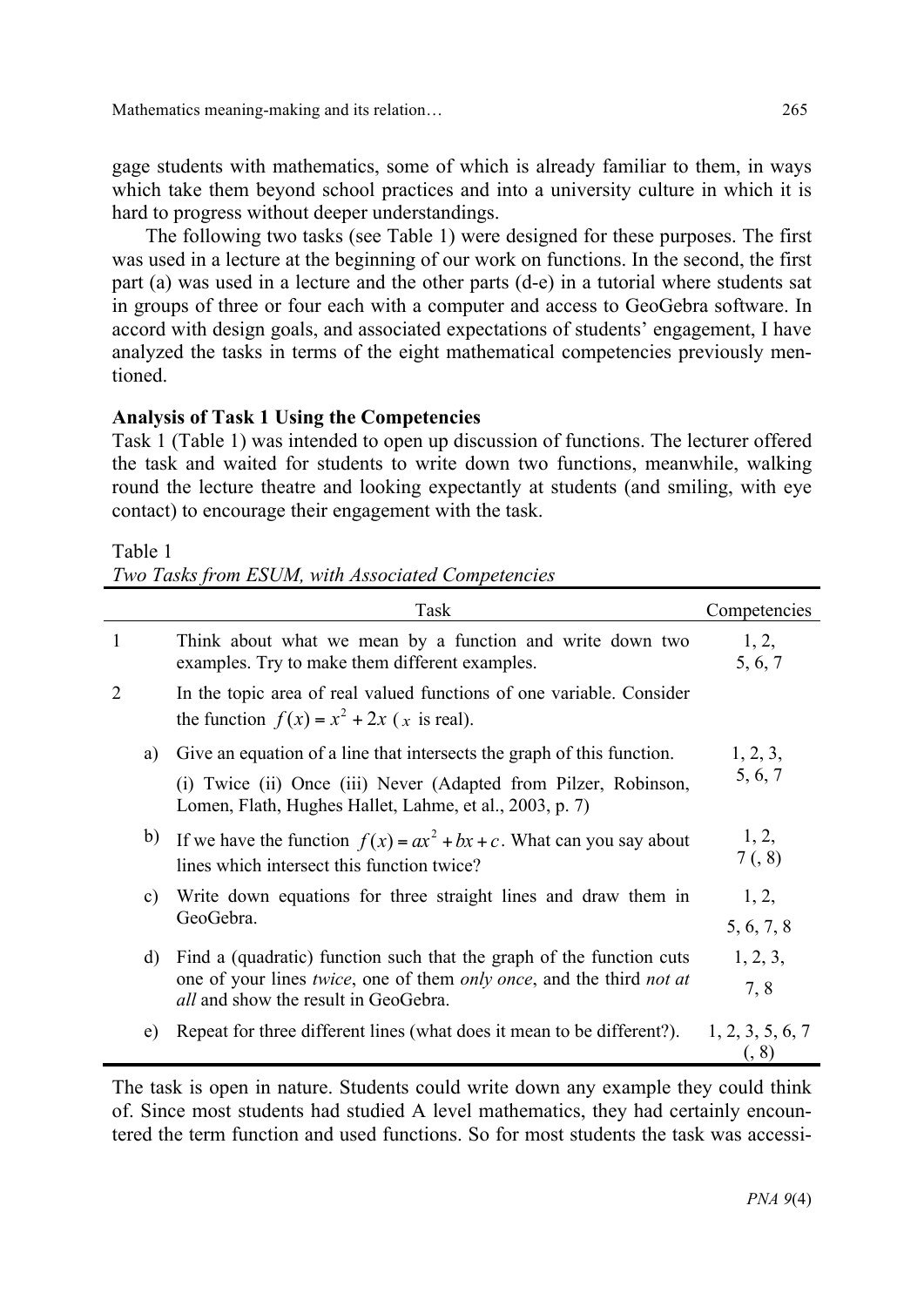ble. It encouraged them to think (competence 1). To write down the function they had to use symbolism to represent the function (competences 5 and 6). I argue that in writing down, they were already starting to communicate, and, in deciding on different functions, to reason mathematically (competences 7 and 2). After a suitable time, the lecturer, in plenary, asked students to offer one of the functions they had written, and wrote these verbatim on the overhead projector. Initial contributions were made tentatively, the lecturer smiling encouragement and thanking the student, and many more then followed, thus overcoming some of the barriers to student contribution in a lecture. When a (long) list of offerings had been produced, the lecturer asked students to comment on the nature of what had been offered (importantly, a student who had offered any example was now anonymous). Some of the examples offered were as follows:  $y = x + 3$ ;  $y = x^2$ ;  $y = e^x$ ;  $x + y = 4$ ;  $f(x) = x + 1$ . The majority was of the form  $y = 0$ . When asked to comment on difference some students mentioned linear functions versus quadratic functions, or exponential functions. Some queried  $x + y = 4$ , stating that it is an equation, not a function. Very few used functional notation of the form  $f(x) =$ . When the lecturer added to the list  $y = 5$  and  $x = 4$ , students were adamant that these are not functions. Thus, communication occurred between students and the lecturer (competence 7), and students offered explanations and reasons for why an item was a function or not (competence 2). Students could see alternative offerings from their peers. For the lecturer, students' responses to the task provided insights to their current knowledge/thinking about functions, and allowed some immediate challenge—for example, "what is the difference between a function and an equation?", "why do you think  $y = 5$  and  $x = 4$  are not functions?"

In Task 1, students had to produce their own examples, leading to engagement, questioning, discussion and inquiry. Inquiry could be seen in the questioning which resulted, in consideration of what is a function and what is not a function, and in the mode of engagement in the lecture: Students were expected to contribute, think, reason, argue, not to take some things for granted, and to deal with uncertain situations (not everything will be presented as cut and dried, right or wrong). We can see this episode as the beginnings of creating an inquiry community. We see here some starting points in addressing the first research question, and a start to characterization of understanding using the competencies (research question 2). We can ask how the three dimensions relating to competency can be used to evaluate students' responses to the task.

#### **Analyzing Task 2 Using the Competencies**

The first part of Task 2 (2a) was also presented in a lecture with a similar teaching approach to that described above. An analysis of this task suggests that:

- ♦ The function is easy to sketch for students who have reached A level in school —it is easy to see lines which cross it in the three conditions (competence 5).
- ♦ Students have to talk to each other (competence 7).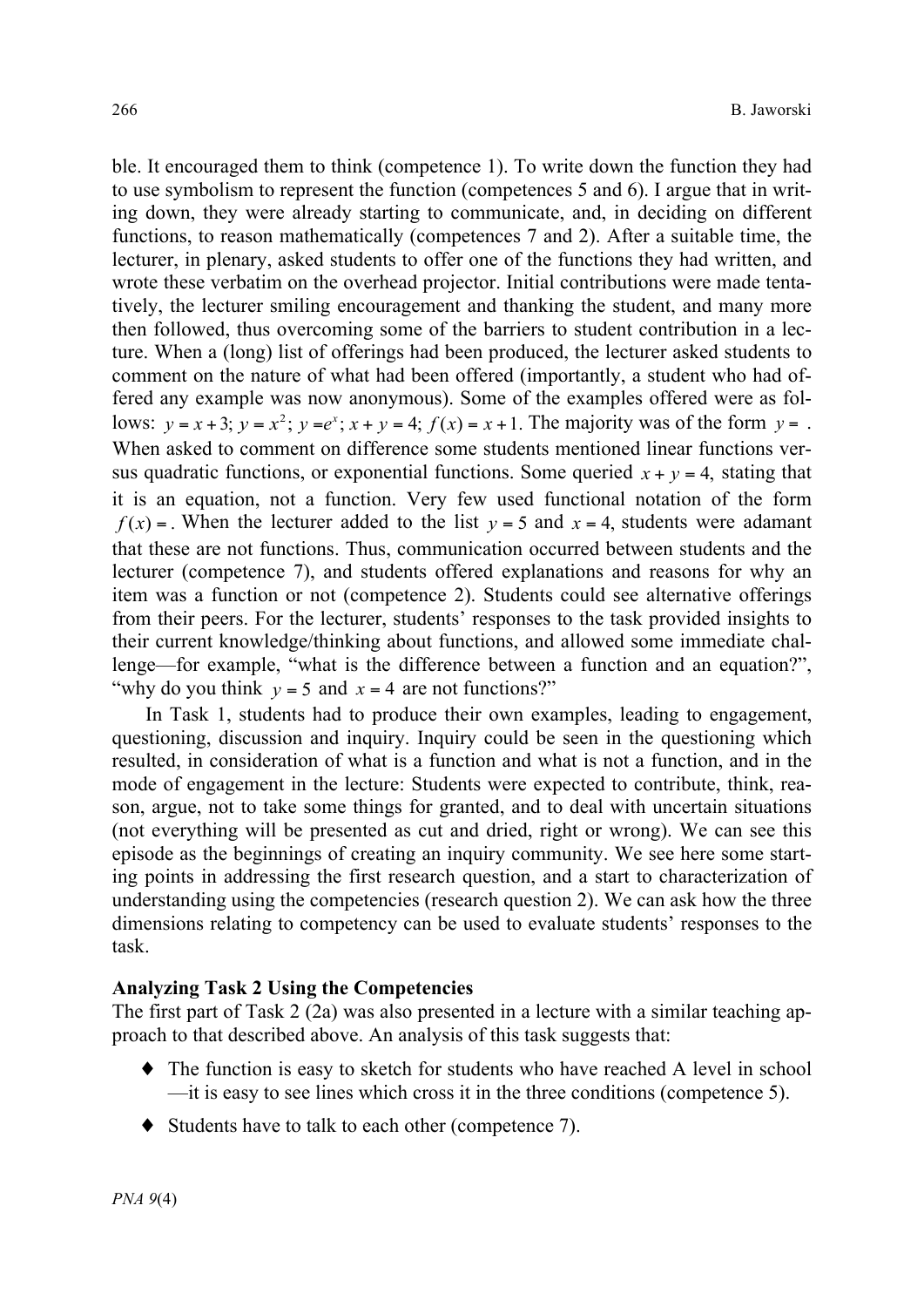- ♦ They start to reason about the differences between the lines (competence 2).
- ♦ They have to give feedback to the lecturer and others in the cohort (competences 2 and 7).

In the lecture, students were asked to write down the required equations and to discuss with a neighbor (competences 1, 5, 6, and 7). After a short time, students' suggestions were written on the overhead projector by the lecturer. Some students offered equations of parallel horizontal lines, such as  $y = 1$ ,  $y = -1$ , and  $y = -3$ . Others offered nonhorizontal lines. One question which arose was how one can know that a nonhorizontal line will cross the graph (or not). This provided opportunity for discussion, with some students disagreeing with others as to which lines will cross or not cross (competences 1, 2, and 3). Further graphical and algebraic activity resulted. GeoGebra allowed the possibility to experiment quickly changing coefficients in equations and scales on axes to gain insights into relationships. Some students were able to offer algebraic reasoning, but it was not certain that all were able to understand this (competence 6).

The above analysis relates to layer *A* of our developmental methodology: It looks critically at the ways in which mathematics is offered to students in inquiry-based approaches and the opportunities it provides for their learning and understanding. In layer *B* we address the lecturer's learning from inquiring into the teaching approach and its outcomes. Here the lecturer learns from students' responses and can consider how to plan differently for a future occasion, to give more time or not, to rearrange material or not. The lecturer also learned about interventions: Where a question or explanation seemed to promote student engagement and where not; how to deal with incorrect assertions if no student offered a challenge. When students' themselves offered a challenge, mathematical communication between students provided corresponding opportunities for learning. The lecturer became aware of actions which promoted or inhibited students from offering such challenges. More time could valuably have been spent on such activity, encouraging questions and explanations from students, but there was much further material to address in the lecture, and so not enough time to give to continuing the discussion. These are examples of contextual constraints.

#### **Tasks for Use in a Tutorial**

Parts b to e of Task 2 were addressed in a tutorial. Typically a tutorial was related to material addressed in a recent lecture. Often a sheet of questions was provided, some questions offered practice and support in relevant areas of mathematics; others were inquiry-based questions in which exploration, questioning, discussion and justification were encouraged. Task 2 is an example of the latter: Part b requires students to generalize from a (competencies 1, 2, and 7); in part c students have to invent their own mathematical objects and use a technological tool (competences 1, 2, 5, 6, 7, and 8); in part d they have to tackle an open-ended problem (competences 1, 2, 3, 7, and 8),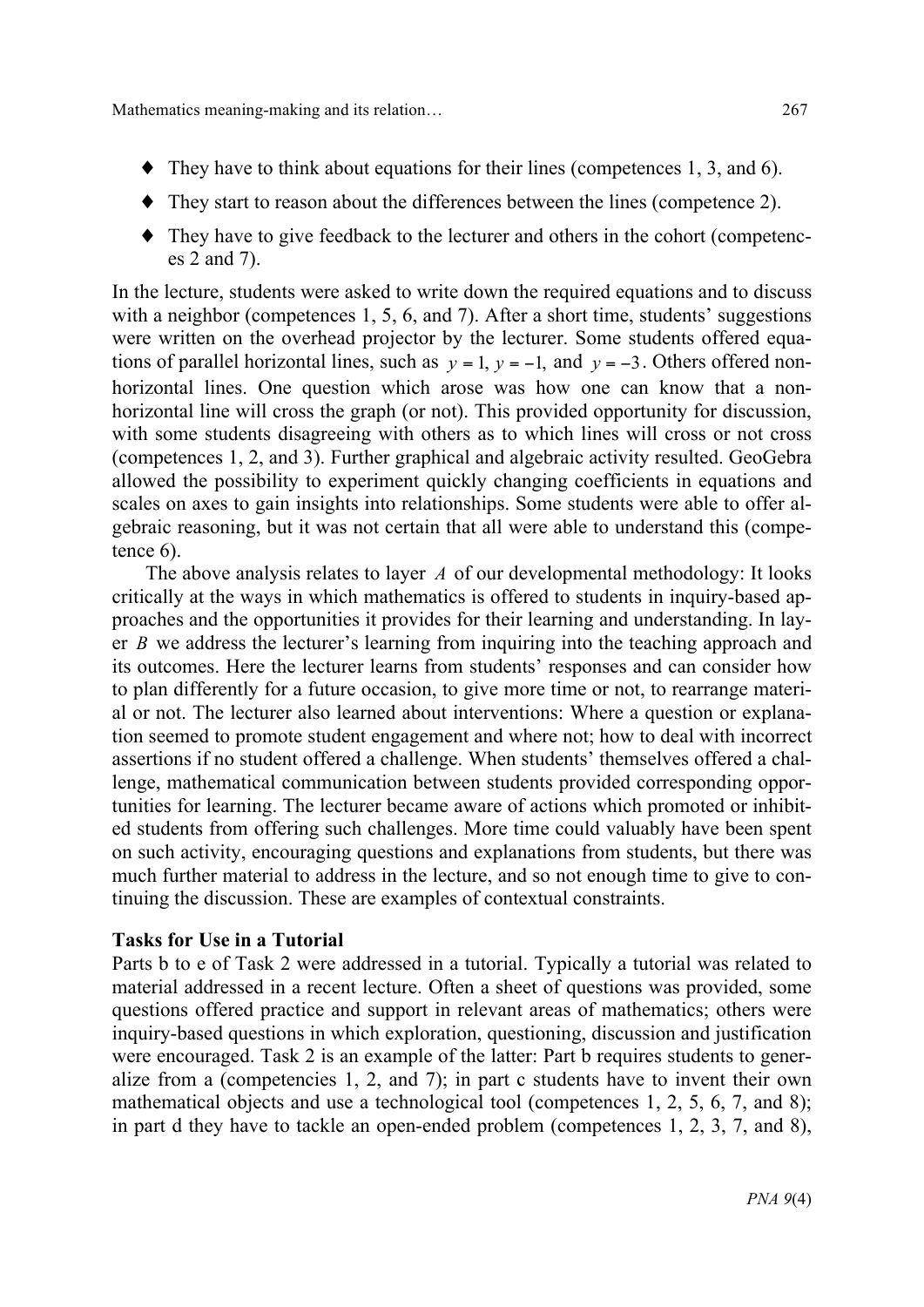and in part e they are required to generalize mathematically (competences 1, 2 3, 5, 6, and 7). In parts b and c, use of GeoGebra can provide opportunities to visualize and to generate a range of possibilities for consideration. Part d is seriously challenging —even with use of GeoGebra it is not simple to generate the function, analytical thinking is required. In part e, the question about "what it means to be different" is designed to promote thinking at more general levels and encourages movement towards conjecture and proof.

In the tutorials, lecturer and a graduate assistant moved from group to group of students encouraging work on tasks and probing students' mathematical thinking. It became clear that different groups engaged very differently: some taking on the mathematical challenges and some seeking quick and easy solutions. GeoGebra was used variously as a graphical display (with a screen full of indistinguishable graphs), a source of quick/easy answers to questions, or as a help in tackling challenging questions. While tutor and assistant encouraged the latter, they were aware of the other uses. Although their questions encouraged a more meaningful, mathematically in-depth use, it could be seen, when the tutor left the group, that some students returned to other uses or were tempted to use social networking sites or engage with email. Critical alignment for the tutor is seen in how to promote deeper engagement when former school practice and current student cultures acted in other directions.

#### **Data and Analysis**

Data collected from these events included the lecturer's reflections: orally after a lecture or tutorial, and a written reflection each week addressing issues arising from the interpretation of teaching design in practice (critical alignment); the research assistant audio-recorded lectures and the oral reflections and kept observational notes from all events. After the end of the module (one semester), she and another colleague interviewed a selection of students. In addition, data was collected from student surveys and written project work. Data were analyzed to address questions of students' engagement and their experiences of inquiry-based tasks and use of GeoGebra. Data from written project work showed that students were aware of ways in which GeoGebra could contribute to their understanding. However, the following two responses, from focus group interviews, are indicative of student attitudes.

- ♦ I found GeoGebra almost detrimental because it is akin to getting the question and then looking at the answer in the back of the book. I find I can understand the graph better if I take some values for x and some values for y, plot it, work it out then I understand it…if you just type in some numbers and get a graph then you don't really see where it came from. (Focus group 1)
- ♦ Understanding maths—that was the point of Geogebra, wasn't it? Just because I understand maths better doesn't mean I'll do better in the exam. I have done less past paper practice. (Focus group 2)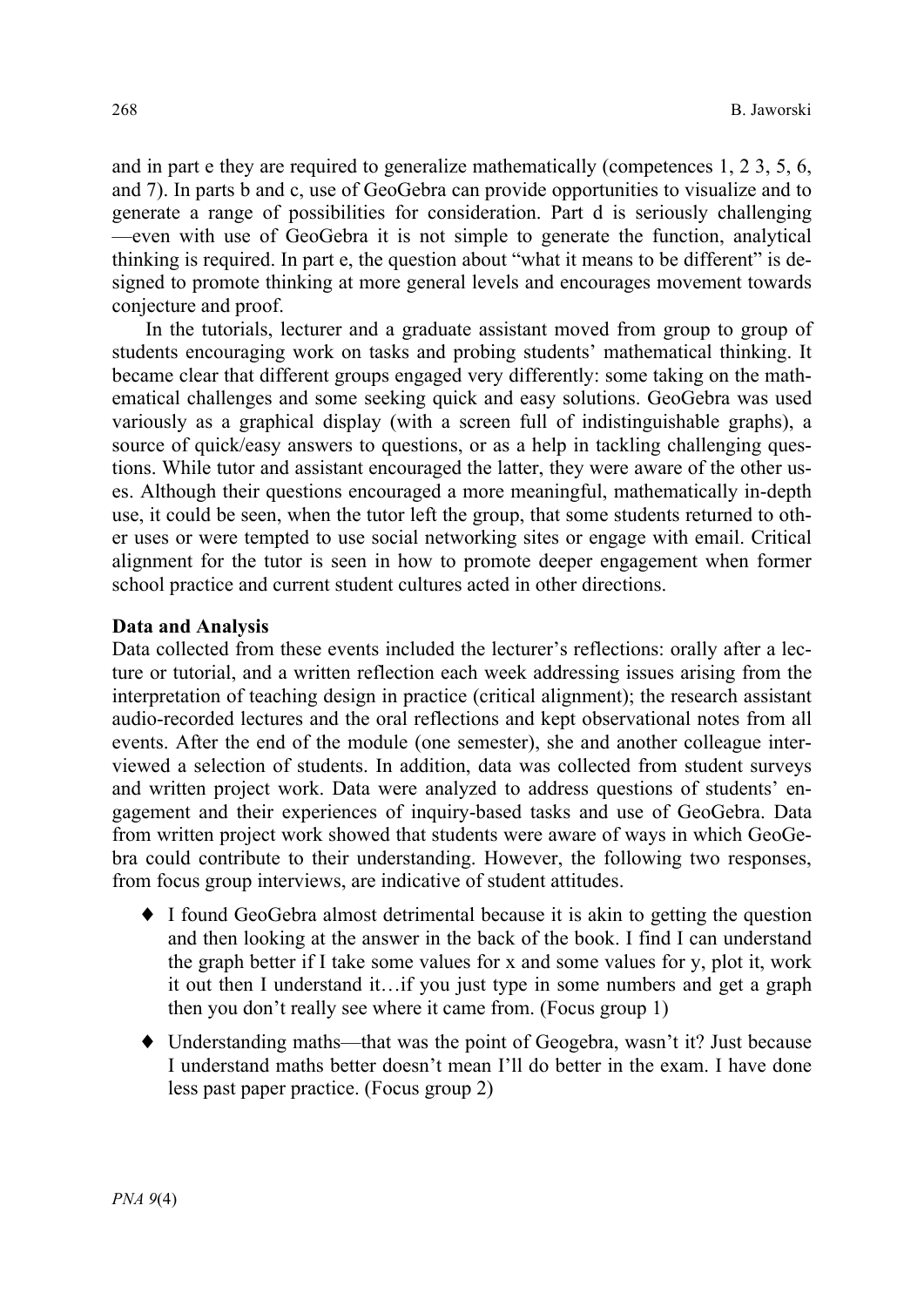How dimensions of competency might interface with such findings is hard to see. The above discussion relates to layer *C* of our developmental methodology, focusing on the outcomes from inquiry in layers *A* and *B* . The final section below looks critically at the analyses in all three layers.

### MAKING SENSE OF STUDENT UNDERSTANDING

In the above I have focused on analyses of the design of teaching, principally the design of inquiry-based tasks and an associated teaching approach to engage students with mathematics for conceptual understanding. I have used mathematical competencies to qualify or start to characterize conceptual understanding. I have suggested that students' responses to this careful design have not been what we would ideally have liked; factors identified being institutional constraints, time, students' school culture, students' social culture. Student remarks such as those quoted led us to characterize student responses as strategic (Jaworski & Matthews, 2011). Students wanted the best possible grades and had clear ideas as to how this should be achieved. Some of these ideas conflicted with the expectations of teaching, students expressed their own expectations on the nature of teaching (e.g., the teaching should focus more on graph plotting; there should be time given to practicing past papers). Comments related to doing "better in the exam" suggested students valuing a more instrumental approach to understanding with a perception that a more in-depth understanding was unnecessary.

We are aware that the existence and nature of an exam (worth 60%), whose style had changed little from that before the innovation, was not exactly in the spirit of inquiry-based learning to encourage deeper understanding, although it might be seen to have synergy with dimensions of competency. We have considered replacing the exam with other forms of assessment, but institutional constraints have so far prevented this<sup>3</sup>. In written group project reports (worth 20%), understanding was demonstrated through responses to questions in which students had to pursue their own lines of inquiry and comment on the value of their use of GeoGebra. A typical response was the following one from a project report written by one small group:

*As a group we looked at many different functions using GeoGebra and found that having a visual representation of graphs in front of us gave a better understanding of the functions and how they worked. In this project the ability to be able to see the graphs that were talked about helped us to spot patterns and trends that would have been impossible to spot without the use of GeoGebra.* 

<sup>&</sup>lt;sup>3</sup> It is ironic that, in the exam at the end of the ESUM innovation, students' scores were on average 10% higher than those of previous cohorts. We are not able to link this directly to the innovation, since data was not available to compare intake grades with those of previous cohorts.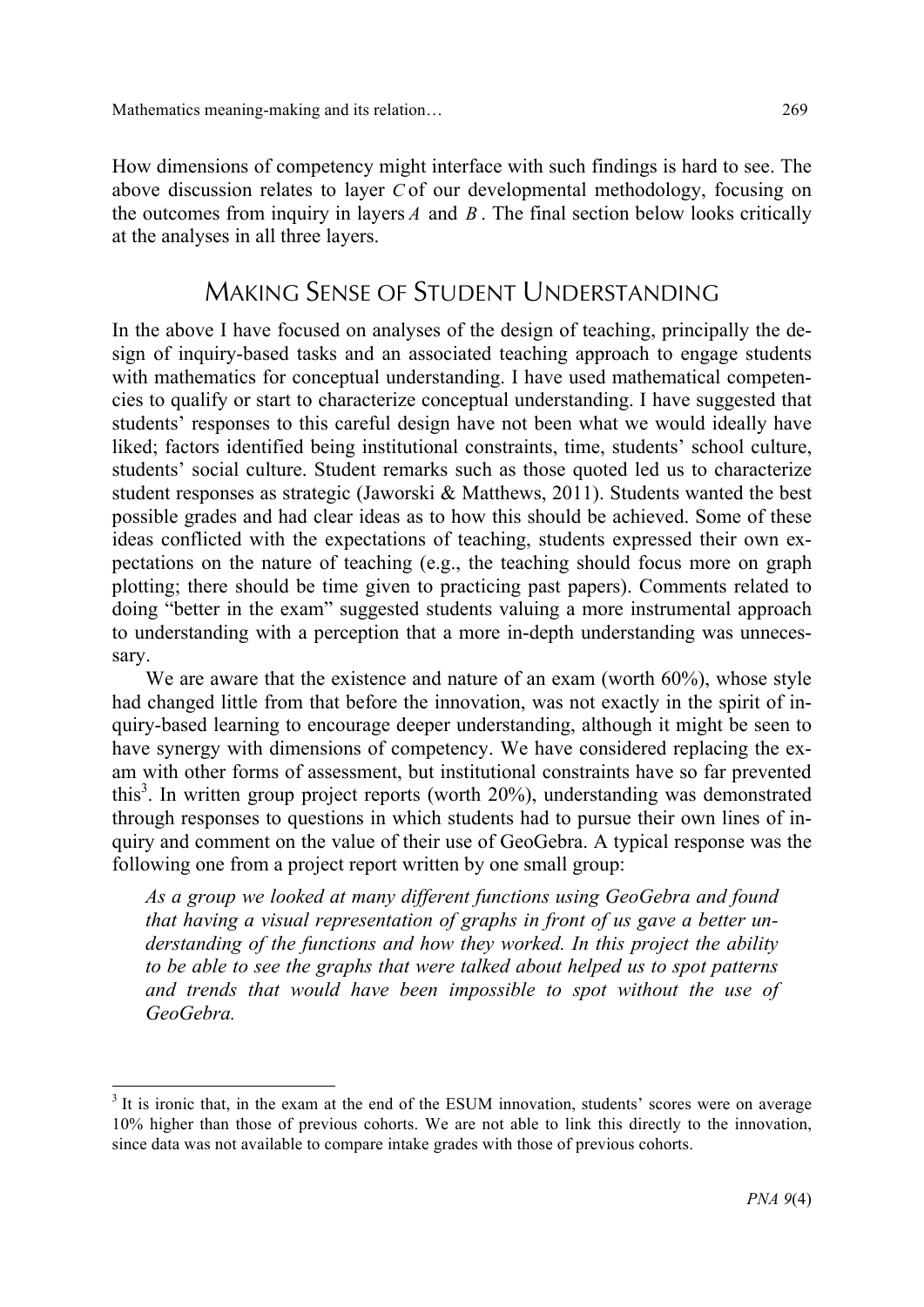However, observational data showed some students not engaging seriously with the more demanding questions in tutorials, and many attending more assiduously to the more routine exercises. It was clear that where groups were taking seriously the inquiry-based questions, discussion with the tutor proved encouraging and motivating. Unsurprisingly, groups which responded best in tutorials gained the higher marks in the assessed group project.

In the above I have commented briefly on some of the key findings from our ESUM analyses. They reveal important insights into the sociocultural factors influencing the implementation of project design and its outcomes for students. Nevertheless, the nature of mathematical understanding remains elusive. Analyses using the competency framework have supported our design of tasks; apparent synergy between principles of inquiry and competency reinforce confidence in our didactic design. However, our research questions above are only partially addressed. The competency-based task analysis offers a form of characterization (Task 2, part a). The sociocultural analyses allow us to frame some of the obstacles to deeper insights into students' understanding (e.g., students' perceptions demonstrated in project writing in comparison to their views expressed orally in interview). The competencies and dimensions offer a framework for the design and evaluation of tests or examinations, but we believe this would give us little more than a summative evaluation of the sort we have already from exam and test scores, albeit perhaps more detailed and specific. The second research question—How can we characterize understanding in ways which aid its creation?—is only partially addressed, and perhaps we need a better-focused question. What is it, exactly, that we are trying to characterize? So far we have reinforced our design principles and the elusive nature of discerning students' mathematical understanding. We have juxtaposed design principles with sociocultural findings using activity theory to highlight inherent tensions or conflicts (Jaworski et al., 2012). Discerning tensions and conflicts is one step towards resolving them. Finding ways to characterize understanding is another. We still need to make the sociocultural findings active in our design so that we come closer to enabling the student understandings we seek. This requires us to go beyond competencies, while remaining aware of their contribution towards recognition of the mathematics for which we seek understanding. Since these are engineering students, discussion is taking place also with the engineering department.

A final consideration is methodology. We need to adapt our methodological approach with a deeper focus on mathematical meanings. The use of questions in lectures could be more focused towards revealing meanings. This would require the lecturer to pay more attention to generating student articulation of meanings which would be recorded and analysed within the sociocultural frame of the lecture community. We are designing further research to address these considerations.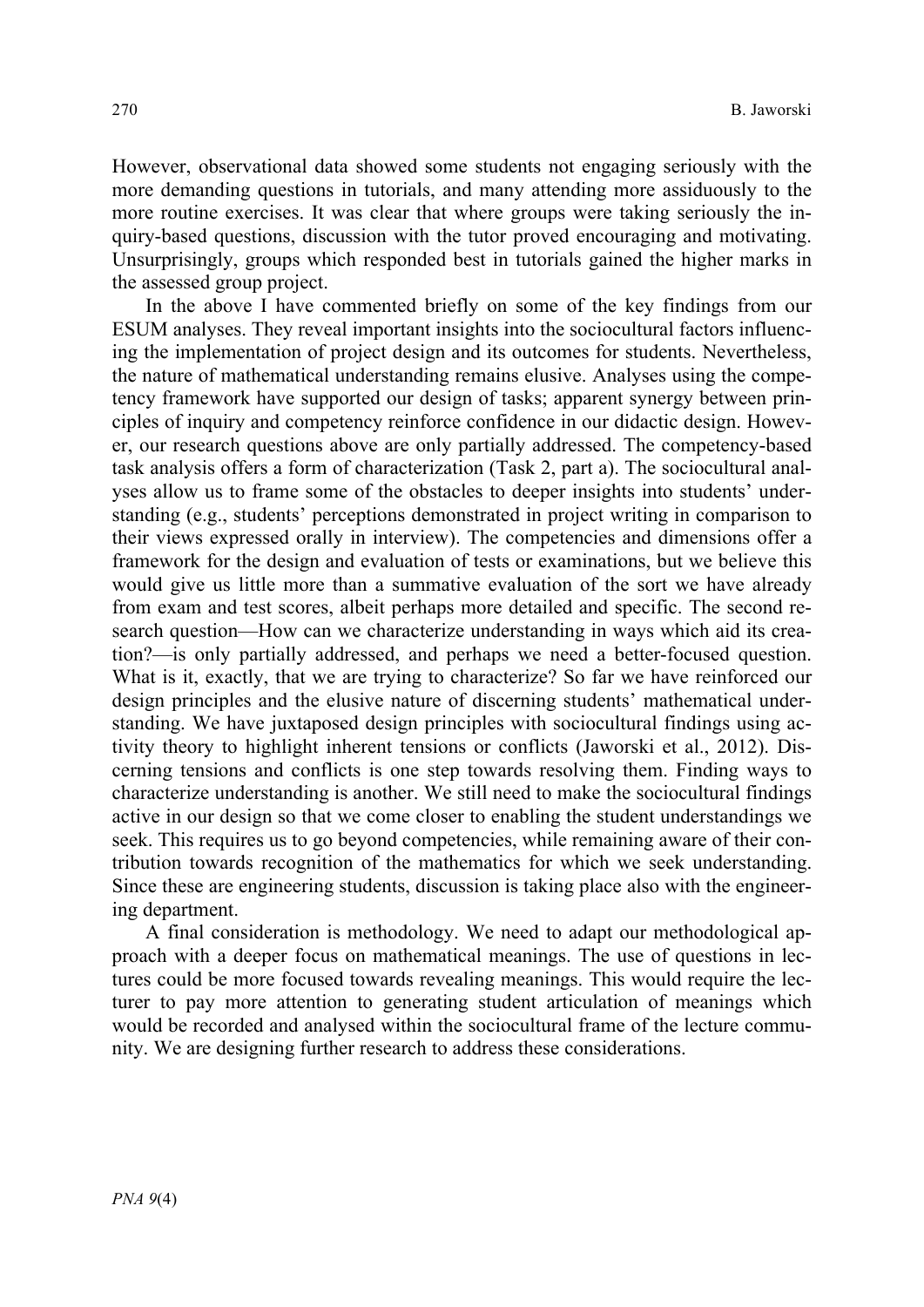Mathematics meaning-making and its relation… 271

### **REFERENCES**

- Abdulwahed, M., Jaworski, B., & Crawford, A. (2012). Innovative approaches to teaching mathematics in higher education: A review and critique. *Nordic Studies in Mathematics Education*, *17*(2), 49-68.
- Artigue, M., Batanero, C., & Kent, P. (2007). Mathematics thinking and learning at post secondary level. In F. Lester (Ed.), *Second handbook of research on mathematics teaching and learning* (Vol. 2, pp. 1011-1049). Charlotte, NC: Information Age Publishing.
- Cornu, B. (1991). Limits. In D. Tall (Ed.), *Advanced Mathematics Thinking* (pp. 153- 166). Dordrecht, The Netherlands: Kluwer.
- Ernest, P. (1991). *The philosophy of mathematics education*. London, United Kingdom: Falmer Press.
- Even, R., & Tirosh, D. (1995). Subject-matter knowledge and knowledge about students as sources of teacher presentations of the subject-matter. *Educational Studies in Mathematics, 29*(1), 1-20.
- Hernández-Martínez, P., Williams, J., Black, L., Pampala, M., & Wake, G. (2011). Students' views on their transition from school to college mathematics: Rethinking 'transition' as an issue of identity. *Research in Mathematics Education, 13*(2), 119-130.
- Hiebert, J. (1986). *Conceptual and procedural knowledge: The case of mathematics*. Hillslade, NJ: Erlbaum.
- Jaworski, B. (2003). Research practice into/influencing mathematics teaching and learning development: Towards a theoretical framework based on co-learning partnerships. *Educational Studies in Mathematics, 54*(2-3), 249-282.
- Jaworski, B. (2006). Theory and practice in mathematics teaching development: Critical inquiry as a mode of learning in teaching. *Journal of Mathematics Teacher Education*, *9*(2), 187-211.
- Jaworski, B., & Matthews, J. (2011). Developing teaching of mathematics to first year engineering students. *Teaching Mathematics and its Applications*, *30*(4), 178-185.
- Jaworski, B., Robinson, C., Matthews, J., & Croft, A. C. (2012). Issues in teaching mathematics to engineering students to promote conceptual understanding: A study of the use of GeoGebra and inquiry-based tasks. *The International Journal for Technology in Mathematics Education, 19*(4), 147-152.
- Niss, M. (2003). The Danish "KOM" project and possible consequences for teacher education. In R. Straesser, G. Bradell, B. Grevholm, & O. Hellenius (Eds.), *Educating for the future: Proceedings of an International Symposium on Mathematics Teacher Education* (pp. 179-190). Gothenburg, Sweden: NCM, Gothenburg University.
- Pilzer, S., Robinson, M., Lomen, D., Flath, D., Hughes Hallet, D., Lahme, B., Morris, J., McCallum, W., & Thrash, J. (2003). *ConcepTests to accompany calculus* (3rd ed.). Hoboken, NJ: John Wiley & Son.